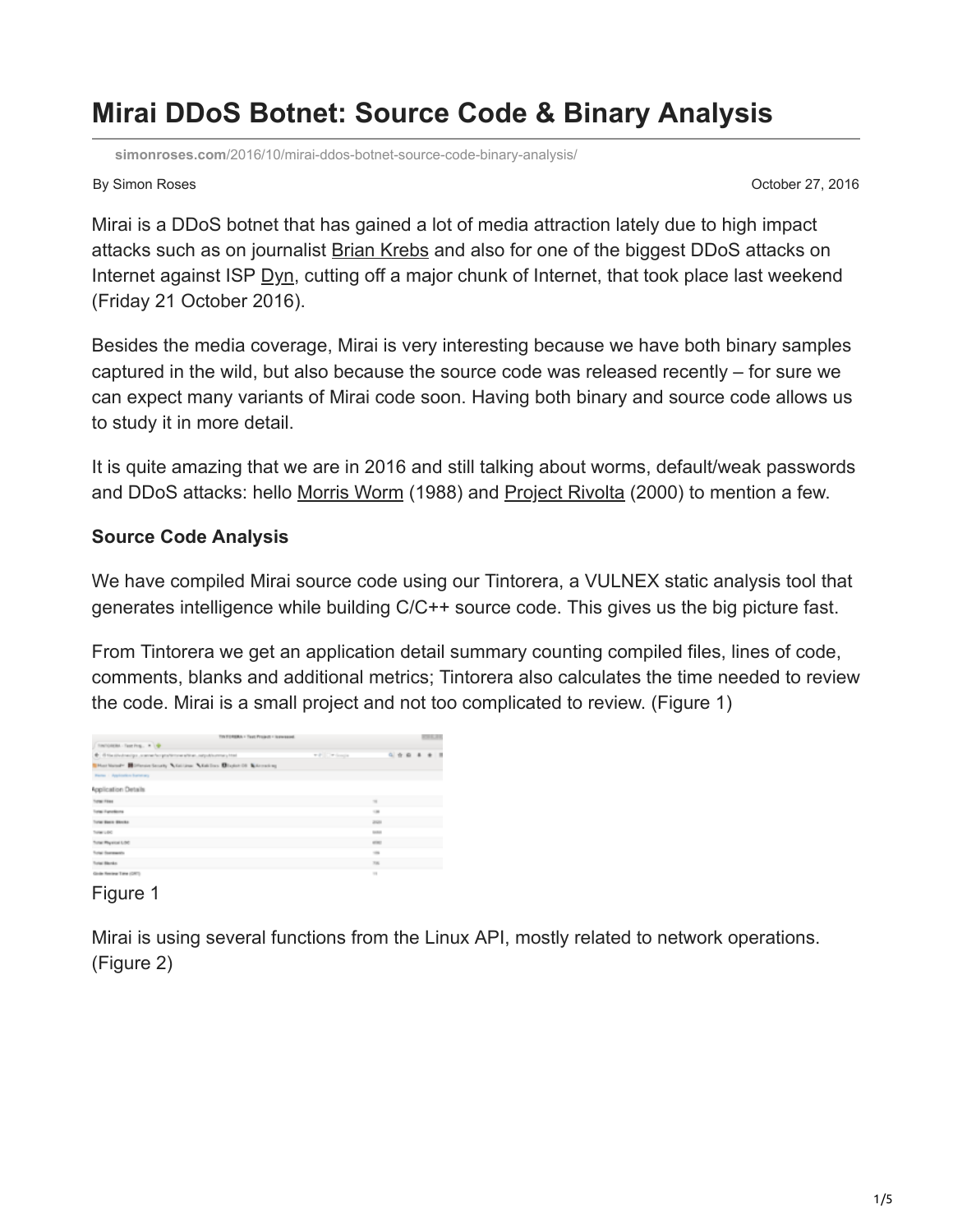View of API used in application



In the Tintorera intelligence report we have a list of files, functions names, basic blocks, cyclomatic complexity, API calls and inline assembly used by Mirai. By examining this list we can get an idea of the code. (Figure 3)

| TINTORICAL :                                                     | $ +$ $+$                                                            |                       |                     |                             |
|------------------------------------------------------------------|---------------------------------------------------------------------|-----------------------|---------------------|-----------------------------|
| @ . Gilbachhunachpo, acement-crystriator exclase, exhaustion man |                                                                     |                       | <b>V C D Visual</b> | 4 6 8 4 8 8                 |
|                                                                  | Hot Voter* Milferoid Searly Addition And Don Milgran 08 & Arrasking |                       |                     |                             |
| File Home                                                        | <b>Function Name</b>                                                | <b>Basic Blocks</b>   | Contempts Comprenty | API Date<br><b>WORK ASM</b> |
| <b>Sedicity</b>                                                  | <b>Hart</b>                                                         | ٠                     |                     |                             |
| <b>Negative</b>                                                  | <b>Hart</b>                                                         | $\mathcal{L}$         |                     | <b>MED</b>                  |
| <b>ATM A</b>                                                     | ٠                                                                   | ×                     |                     |                             |
| <b>STELL</b>                                                     | <b>Hart</b>                                                         | $\mathbb{R}^3$        | m.                  | <b>VEE</b>                  |
| unk a                                                            | off, highly                                                         |                       |                     | <b>VEL</b>                  |
| <b>USB L</b>                                                     | <b>USE SHOW, AND</b>                                                | $\overline{z}$        |                     | <b>VEE</b>                  |
| <b>USB E</b>                                                     | of any                                                              | $\rightarrow$         | ×.                  |                             |
| unk er                                                           | off, memorants                                                      | $\rightarrow$         | ×.                  |                             |
| <b>SALE</b>                                                      | 49, 344                                                             | $\lambda$             | ×.                  |                             |
| <b>USB 4</b>                                                     | and price                                                           | $\scriptstyle\rm III$ | ×                   |                             |
| <b>USB 4</b>                                                     | off, leapers                                                        | $\sim$                |                     |                             |
| <b>AREA</b>                                                      | and particular                                                      | $\,$                  |                     |                             |
| <b>LASH II</b>                                                   | and Jumpine                                                         | $\rightarrow$         |                     |                             |
| <b>SALE</b>                                                      | of Joann                                                            | $\alpha$              | e.                  |                             |
| <b>SALE</b>                                                      | all parts                                                           | $\alpha$              | ٠                   |                             |
| --                                                               | $\overline{\phantom{a}}$                                            |                       |                     |                             |



In file killer.c there is a function named killer\_init that kills several services: telnet (port 23), ssh (port 22) and http (port 80) to prevent access to the compromised system by others. (Figure 4)



Figure 4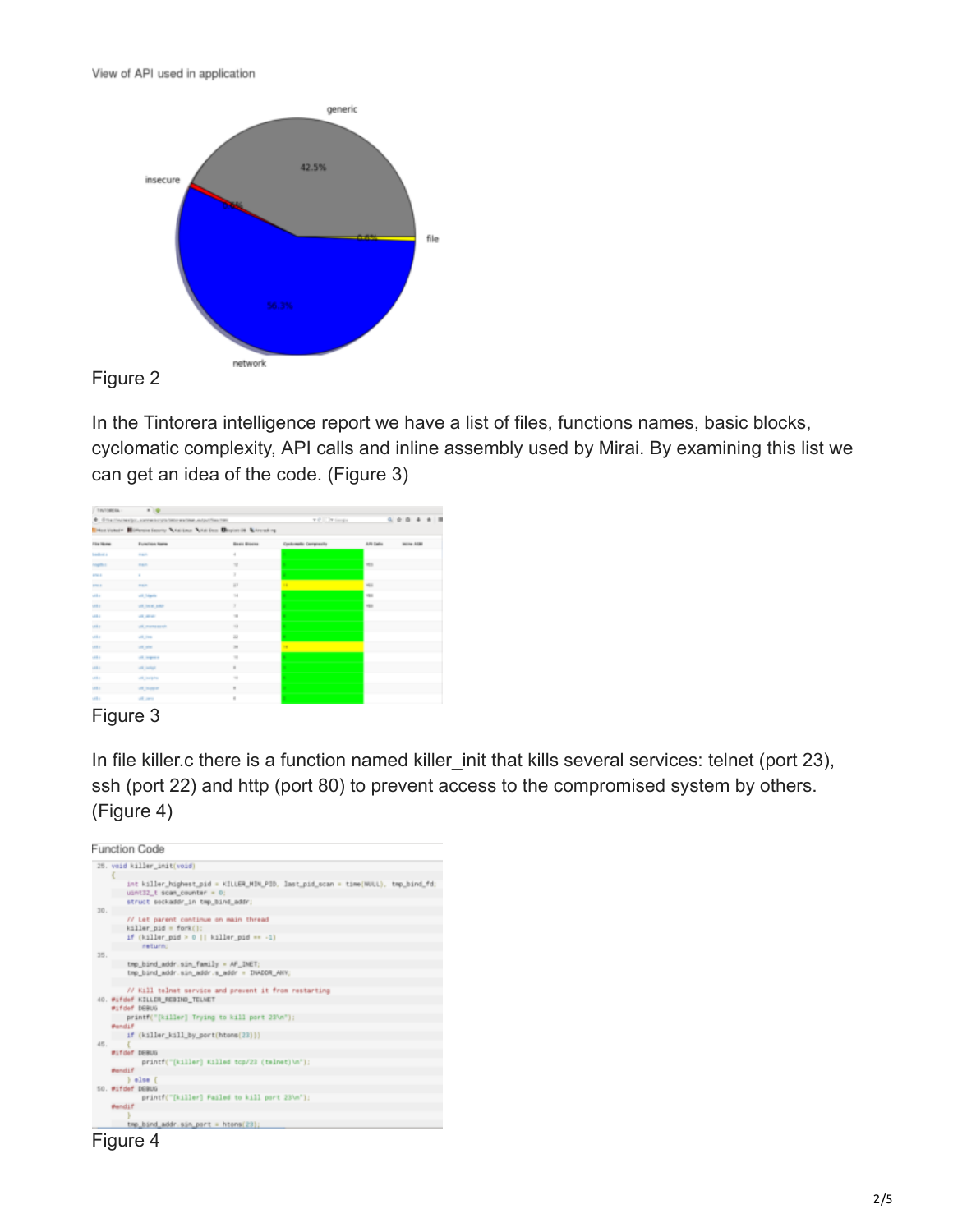In same file, killer.c, another function named memory scan match search memory for other Linux malwares. (Figure 5)

Function Code

| static BOOL memory_scan_match(char "path)                                                                                                      |
|------------------------------------------------------------------------------------------------------------------------------------------------|
| $495.$ {                                                                                                                                       |
| int fd. ret:                                                                                                                                   |
| char rdbuf[4096];                                                                                                                              |
| char "m_gbot_report, "m_gbot_http, "m_gbot_dup, "m_upx_str, "m_zollard;<br>int m_qbot_len, m_qbot2_len, m_qbot3_len, m_upx_len, m_zollard_len; |
| BOOL found = FALSE:                                                                                                                            |
| if $(fd = open(path, 0.BOM(V)) == -1)$                                                                                                         |
| return FALSE:                                                                                                                                  |
| table_unlock_val(TABLE_MEM_QBOT);                                                                                                              |
| table_unlock_val(TABLE_MEM_QB0T2);                                                                                                             |
| table_unlock_val(TABLE_MEM_QB0T3);                                                                                                             |
| table_unlock_val(TABLE_MEM_UPX);                                                                                                               |
| table_unlock_val(TABLE_MEM_ZOLLARD);                                                                                                           |
|                                                                                                                                                |
| m_qbot_report = table_retrieve_val(TABLE_MEM_QBOT, &m_qbot_lem);                                                                               |
| m_gbot_http = table_retrieve_val(TABLE_MEM_0BOT2, &m_gbot2_len);                                                                               |
| m_qbot_dup = table_retrieve_val(TABLE_MEM_QBOT3, &m_qbot3_len);                                                                                |
| m_upx_str = table_retrieve_val(TABLE_MEM_UPX, &m_upx_len);                                                                                     |
| m_zollard = table_retrieve_val(TABLE_MEM_ZOLLARD, &m_zollard_len);                                                                             |
| while $((ret = read(fd, rdbuf, sizeof (rdbuf))) > 0)$                                                                                          |
|                                                                                                                                                |

Figure 5

In file scanner.c function named get random ip generates random IPs to attack while avoiding a white list addresses from General Electric, Hewlett-Packard, US Postal Service and US Department of Defense. (Figure 6)

|             | <b>Function Code</b>                                                                            |                                                               |                                                                     |
|-------------|-------------------------------------------------------------------------------------------------|---------------------------------------------------------------|---------------------------------------------------------------------|
| 675. {      | static lové t get random ip(void)                                                               |                                                               |                                                                     |
|             | uint22 t tmp:<br>uint8_t el. e2, e3, e4;                                                        |                                                               |                                                                     |
| 680.        |                                                                                                 |                                                               |                                                                     |
|             | $tmp = rand\_result[]$ :                                                                        |                                                               |                                                                     |
| <b>RES.</b> | $01 = \text{Im}p \pm 0 \times \text{FT}$<br>o2 = (tmp >> 8) & 0xff;<br>63 = (tmp >> 16) & Oxff; |                                                               |                                                                     |
|             | od = (tmp >> 24) & 0xff;<br>while (oi == 127                                                    |                                                               |                                                                     |
| 690.        | $(44 \times 4)$   <br>$(01 m 3)$ $11$                                                           | // 127.0.0.0/B<br>$JJ$ = 0.0.0.0/8<br>$JJ$ 3.0.0.0/0          | - Loopback<br>- Invalid address space<br>- General Electric Company |
|             | (65 au 15    01 au 16)   <br>(el == 56)                                                         | 11, 18, 0, 0, 0/7<br>J J 56.0.0.0/B                           | - Heulett-Packard Company<br>- US Postal Service                    |
| ess.        | (65 mm 50) 11<br>(65 == 192 && 62 == 199)   <br>(65 == 172 && 62 >= 16 && 62 < 32)              | $III$ 10.0.0.0/8<br>$JJ$ 192.168.0.0/16<br>$JJ$ 172.18.0.0/14 | - Internal network<br>- Internal network<br>- Syternal network      |
|             | (65 == 100 && 62 >= 64 && 62 < 127)   <br>$(44 - 260 - 44 - 264)$                               | // 100.64.0.0/10<br>11.100.254.0.0116                         | - SANA NAT reserved<br>- SANA NAT reserved                          |
|             | (cd == 190 && c2 >= 19 && c2 < 20)   <br>$(65.96.224)$                                          | // 198.18.0.0/15<br>33, 224, 5, 5, 54                         | - SANA Special une<br>- Multicant                                   |
| 700.        | (c) == 6    c) == 7    c) == 11    c) == 21    c) == 22    c) == 26    c) == 29    c) == 29     |                                                               |                                                                     |

#### Figure 6

Mirai comes with a list of 62 default/weak passwords to perform brute force attacks on IoT devices. This list is setup in function scanner\_init of file scanner.c. (Figure 7)



Figure 7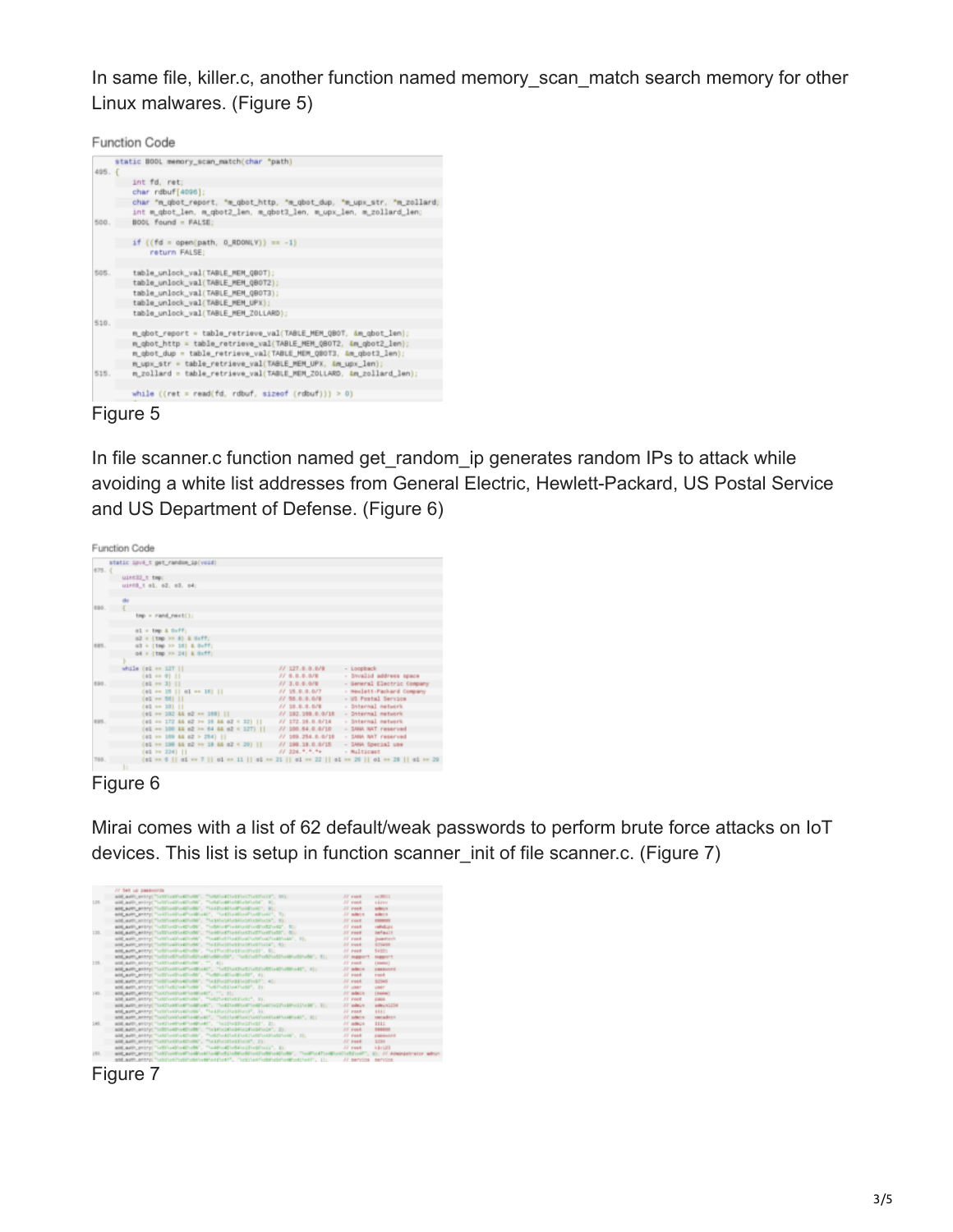In main.c file we can find the main function that prevents compromised devices to reboot by killing watchdog and starts the scanner to attack other IoT devices. In Figure 8 we see a callgraph of file main.c

Figure 8

Mirai offers offensive capabilities to launch DDoS attacks using UDP, TCP or HTTP protocols.

# **Binary Analysis**

Now let's move to binary analysis. So far we have been able to study 19 different samples obtained in the wild for the following architectures: x86, ARM, MIPS, SPARC, Motorola 68020 and Renesas SH (SuperH).

For the binary analysis we have used [VULNEX BinSecSweeper platform](http://www.vulnex.com/en/binsecsweeper.html) that allows analyzing binaries among other things/files in depth combining SAST and Big Data.

In Figure 9 we see a chart showing all the files magic to give us an idea of the file types/ architectures. All samples are 32 bits.



Figure 9

By using BinSecSweeper we obtained a lot of information for each sample, similarities between them and different vulnerabilities. Currently not many Antivirus identify all the samples, so beware what Antivirus you use! In Figure 10 we have a visualization of file sizes in bytes.